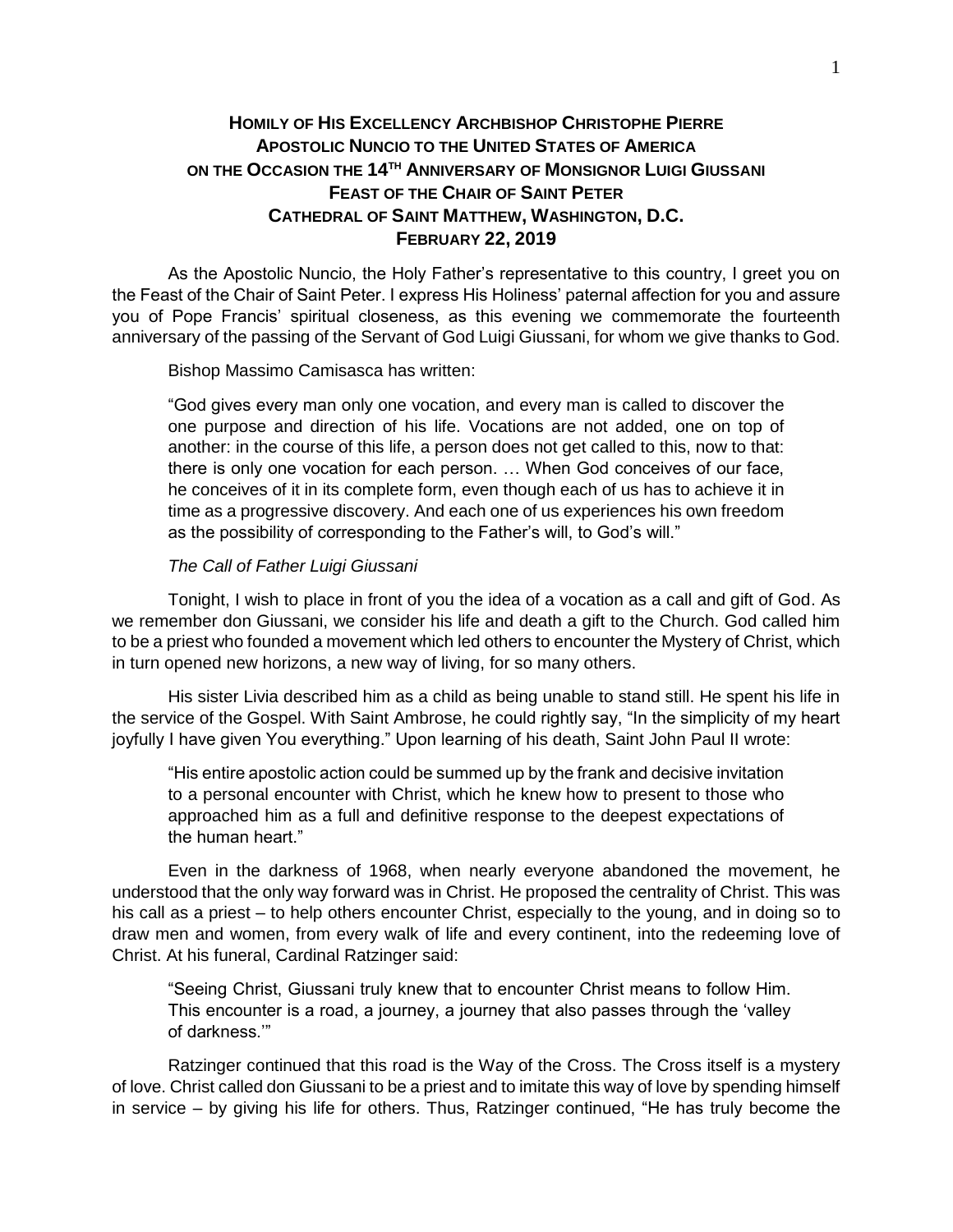father of many and by guiding people not to himself but to Christ, he has truly conquered hearts. He has helped to make the world better. He has helped open up the doors of the world to heaven."

## *The Call of Peter*

Grateful for the life of don Giussani, we can appreciate the decisiveness of the generous and free response of even one man to the call of Christ. What a difference it makes in our world! Let us then consider the person of Simon Peter and the call of the Holy Father.

Simon was a fisherman, along with his brother Andrew. Simon probably only conceived of himself as a fisherman, but God had conceived of him as a "fisher of men", as the "Rock" on whom His Church would be built. It would take Simon time to discover his call and to live it more perfectly. Yet, Jesus, casting His first gaze upon Him, saw his potential. He had not called him to mediocrity but to greatness.

When Andrew said to His brother, in St. John's Gospel, "*We have found the Messiah*," Peter followed. In Saint Luke's account of the call of the fisherman, Peter was astounded at the miraculous catch of fish, and he said, "*Lord, depart from me, for I am a sinful man*." But this was the one thing the Lord would not do. He called him to follow Him. The encounter with Christ changed Simon's life. Of course, Simon would have many difficulties in accepting the call. He did not want to accept the suffering and ignominy of the cross. In a time of trial, he denied the Lord three times, but the Lord's gaze never left him. When Jesus looked on him, His eyes of mercy pierced the heart of Simon Peter, and Peter wept.

After the Resurrection, Jesus saw Simon and asked him three times, "*Simon, son of John, do you love me?*" The merciful gaze of Jesus provoked from Simon a response of love. Jesus told him, "*When you were young, you used to about where you wanted, but when you are old, another will bind you and lead you where you do not wish to go*." This was to signify the death by which he would glorify God.

Here we come to another dimension of vocation – being bound and led. If Peter examined his life, or, if we examine our lives, we can see in the steps we have taken, in the events, circumstances, and conditions we have experienced, a decisive direction. We think that we are choosing our own path, but in reality, we are being led. We cannot and do not live our vocations on our own terms. In recognizing we are being led by the Lord, we are not being deprived of our freedom, but are freely surrendering it to him, thereby experiencing the great peace He offers.

The steps of Peter's vocation included this evening's Gospel: his confession of faith! Boldly Simon proclaims, "*You are the Christ, the Son of the Living God!*" Jesus responds, "*Blessed are you, Simon, son of Jonah. For flesh and blood has not revealed this to you but my Heavenly Father. And so I say to you, you are Peter and on this Rock I will build my Church, and the gates of hell will not prevail against it*."

Jesus gave him the keys of the Kingdom, for the binding and loosing of sins. He gave him an authority to offer forgiveness. He entrusted him with authority to teach and shepherd the flock. Elsewhere, he asked him to strengthen the brethren in unity. The successors of Saint Peter continue this ministry of strengthening the brethren and building up the Church in unity. It is no easy task. The culture, within and outside of the Church, has made the task more challenging for Pope Francis. Msgr. Ronald Knox is reported to have said, "Perhaps it would be a good thing if